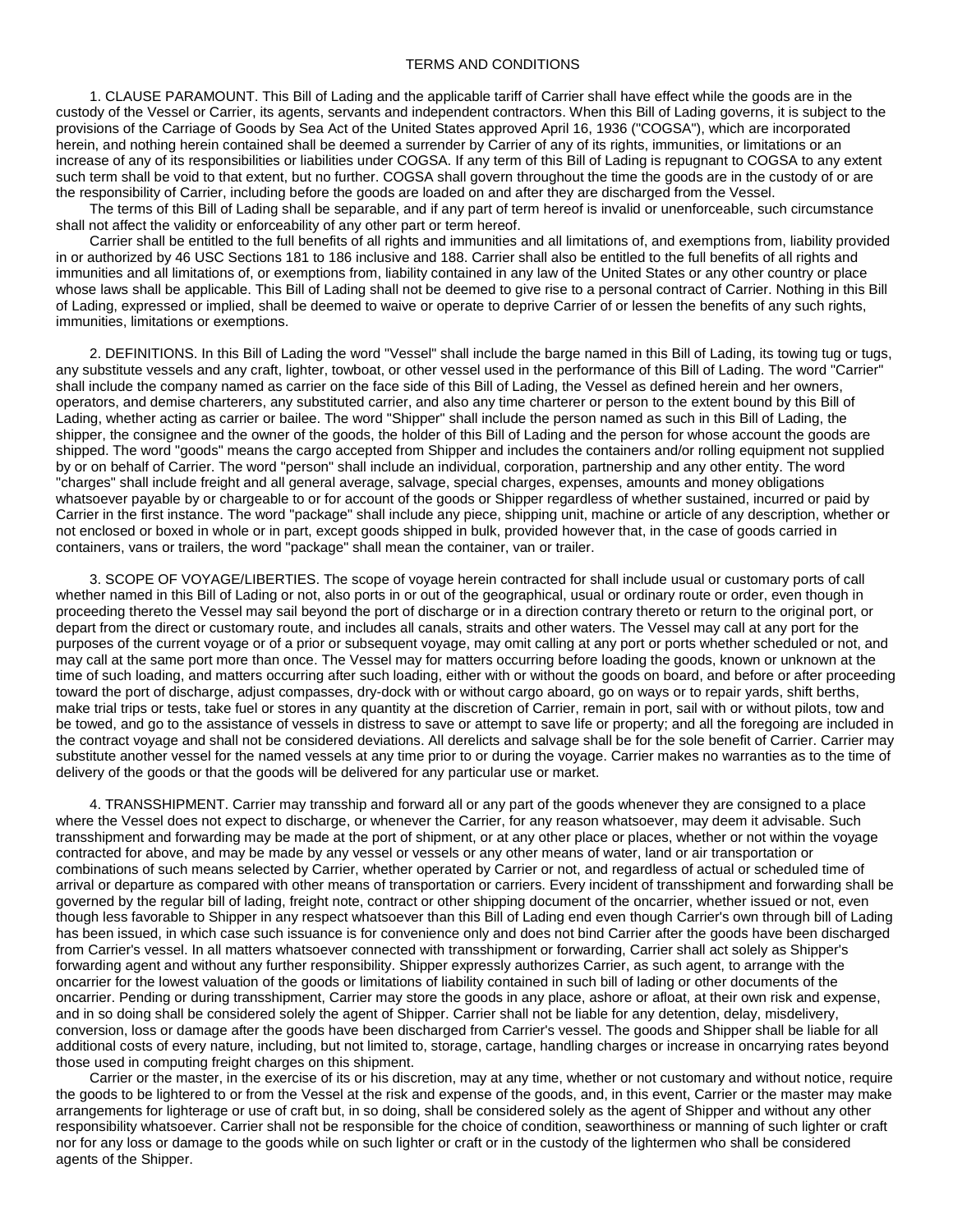## TERMS AND CONDITIONS (continued)

If Carrier elects to lighter the goods in or with lighters or crafts operated or controlled by it, Carrier shall have the benefit of all the liberties, rights, exemptions, immunities and limitations contained in this Bill of Lading with respect to such lighterage and may collect the cost thereof from Shipper.

5. ON DECK CARRIAGE. Transportation hereunder will be accomplished by the use of an unmanned barge or barges without motive power of their own, to be towed by a towing vessel or vessels on a single, double or multiple tow basis. All goods accepted hereunder may be carried without notice to Shipper either under the covered deckhouse (if any) or on deck or on the roof of the deckhouse (if any) of said barge or barges at Carrier's option, any custom or practice of the trade to the contrary notwithstanding. Goods so carried shall be subject to the provisions herein and shall participate in general average. All risk of loss or damage by perils inherent in or incident to such carriage shall be borne by Shipper but in all other respects the custody and carriage of such goods shall be governed by the terms of this Bill of Lading and COGSA, notwithstanding Section 1(c) thereof.

6. SPECIAL CIRCUMSTANCES. In any situation whatsoever and wheresoever occurring and whether existing or anticipated before commencement of or taking place during the voyage, including the period before and during discharge, which in the judgment of carrier or the master is likely to give rise to risk of capture, seizure, detention, damage, delay (howsoever long or short) or disadvantage to or loss of the Vessel or any part of her cargo, or to make it unsafe, imprudent, unlawful or impossible for any reason to commence or proceed on or continue the voyage, or to enter or discharge or continue to discharge the goods at the port of discharge, or to give rise to any delay (howsoever long or short) or difficulty in arriving, discharging or continuing to discharge or leaving the port of discharge. Carrier or the master may before loading or before the commencement of the voyage, require Shipper to take delivery of the goods at the port of shipment, and upon failure to do so may discharge and warehouse the goods at Shipper's risk and expense; or Carrier or the master, whether or not proceeding toward or entering or attempting to enter a port of discharge, or reaching or attempting to reach a usual place of discharge therein or attempting to discharge the goods, may discharge the goods and/or unpack the containers at the port of shipment or at any other port in depot, lighter, craft or other place or may discharge and forward them by any means (rail, water, land or air) at the risk and expense of Shipper to any port or place whatsoever at Carrier's or the master's sole discretion and Carrier or the master in making arrangements for any such forwarding shall be the forwarding agent of Shipper; or the Vessel may proceed or return directly or indirectly to or stop at any port or place whatsoever at Carrier's or master's sole discretion and discharge the goods or any part thereof at any such port, or Carrier may retain same on board until the return trip or until such time as Carrier or the master thinks advisable and discharge them at any place whatsoever as herein provided.

Discharge of the goods under the provisions of this clause shall constitute complete delivery and performance under this contract and Carrier shall be freed from any further responsibility. When the goods are discharged from the Vessel as provided in this clause they shall be at the risk and expense of Shipper and all charges incurred shall be payable by Shipper. When the place of delivery is named herein and the goods are oncarried by Carrier from the port at which they are discharged from the Vessel as provided in this clause to such place of delivery Shipper shall pay all additional charges and transport costs in connection therewith.

7. GOVERNMENTAL OR OTHER ORDERS. Carrier, the master and the Vessel shall have liberty to comply with any directions, recommendations, orders, requirements or suggestions as to the Vessel, her voyage, employment or movements, or any disposition or other matter whatsoever relating to the goods and including but not limited to loading, departure, arrival, routes, zones, ports of call, stoppages, discharge destination, delivery or in any other matter whatsoever given by the government of the nation under whose flag the Vessel sails or any other government or local authority, including any de facto government or local authority, or by any person or body acting or purporting to act as or with the authority of any such government or authority, or by any committee or person having under the terms of the war risks insurance on the Vessel the right to give any such directions or recommendations. If by reason of or in compliance with any such directions or recommendations anything is done or is not done, such shall not be deemed a deviation. Delivery or disposition of the goods in accordance with such directions, recommendations, orders or suggestions shall be deemed in accordance with and a fulfillment of the contract voyage. In complying therewith, Carrier shall have, but shall not be limited to, the liberties as to disposition of the goods contained in Clause 6 hereof, Carrier and the Vessel may carry goods declared by any belligerent to be contraband, persons belonging to, or intending to join, the armed forces or government services of any belligerent, explosives, munitions, war-like stores or hazardous cargo, and may sail armed or unarmed, with or without convoy. In addition to all other liberties herein, Carrier shall have the right to withhold delivery of, re-ship to, deposit or discharge the goods at any place whatsoever, surrender or dispose of the goods in accordance with any direction, condition or agreement imposed upon or exacted from Carrier by any government or department thereof or any person purporting to act with the authority of either of them. In any of the above circumstances, Carrier shall have no further responsibility for the goods, and the goods shall be solely at their risk and expense, and all expenses and charges so incurred shall be payable by Shipper and shall be a lien on the goods.

8. DESCRIPTION OF GOODS. Any reference on the face hereof to marks, numbers, description, quality, quantity, gauge, weight, measure, kind, value and any other particulars of the goods is as furnished by Shipper, and Carrier shall not be responsible for the accuracy thereof. Shipper warrants to Carrier that the particulars furnished by him are correct and shall indemnify Carrier and the Vessel against all losses, damage, expenses, liability, penalties and fines arising or resulting from inaccuracy thereof.

9. COOPERAGE, FINES. Shipper shall be liable for all expenses for mending cooperage, bailing or reconditioning of the goods of packages and gathering of loose contents of packages, also for any payment, expense, fine, dues, duty, tax, import, loss, damage or detention sustained or incurred by or levied upon Carrier or the Vessel in connection with the goods, howsoever caused, including any action or requirement of any government or governmental authority or person purporting to act under the authority thereof, seizure under legal process or attempted seizure, incorrect or insufficient marking, numbering or addressing of packages or description of the contents, failure of Shipper to procure consular or any other certificates to accompany the goods or to comply with laws or regulations of any kind imposed with respect to the goods by the authorities at any port or place or any act or omission of Shipper. Shipper shall be liable to Carrier for the payment of all charges and for the obligation of each of them and shall pay all expenses caused by extra handling of the goods for any reason whatsoever.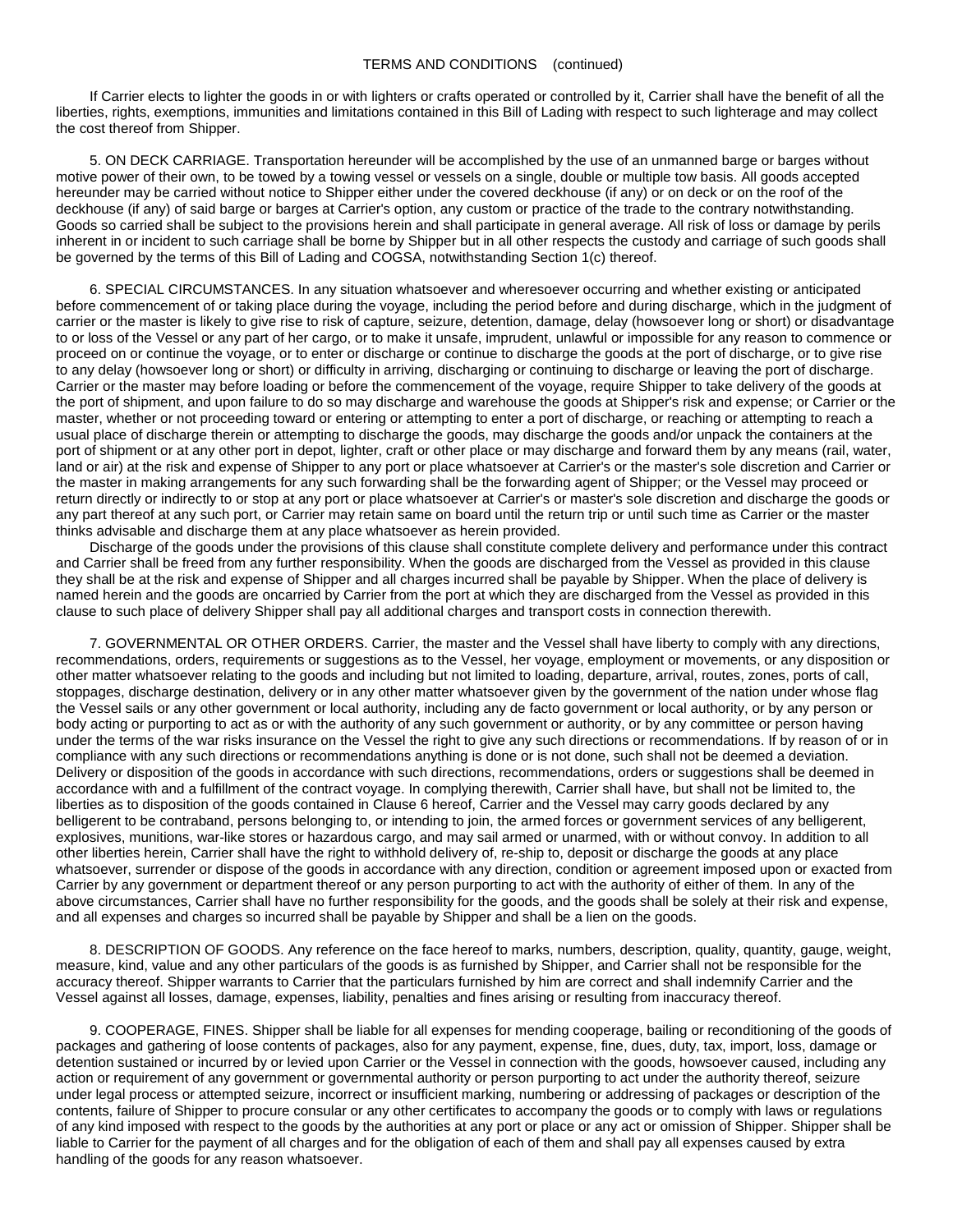10. CARRIAGE AFFECTED BY CONDITIONS OF GOODS. If it appears to Carrier or the master at anytime that the goods or any part thereof cannot safely or properly be carried or carried further, either at all or without incurring any additional expense or taking any measure(s) in relation to the container or the goods or any part thereof, Carrier or the master may, without notice to Shipper, take any measure(s) and/or incur any reasonable additional expertise to carry or to continue the carriage thereof, and/or abandon the carriage and/or store the same ashore or afloat under cover or in the open, at any place, which abandonment or storage shall be deemed to constitute due delivery under this Bill of Lading. Shipper shall indemnify Carrier against any reasonable additional expense so incurred.

#### 11. DANGEROUS GOODS, CONTRABAND.

(1) Carrier undertakes to carry goods of an explosive, inflammable, radioactive, corrosive, damaging, noxious, hazardous, poisonous, injurious or dangerous nature only upon Carrier's acceptance of a prior written application by Shipper for the carriage of such goods. Such application must accurately state the nature, name, label and classification of the goods as well as the method of rendering them innocuous with the full names and addresses of the shipper and consignee.

(2) Shipper shall undertake that the nature of the goods referred to in the preceding paragraphs distinctly and permanently marked and manifested on the outside of the package(s) and container(s) and shall also undertake to submit the documents or certificates required by any applicable statutes or regulations or by Carrier.

(3) Whenever the goods are discovered to have been received by Carrier without complying with paragraph (1) or (2) above or the goods are found to be contraband or prohibited by any laws or regulations of the port of loading, discharge or call or any place or waters during the transport, Carrier shall be entitled to have such goods rendered innocuous, thrown overboard or discharged or otherwise disposed of at Carrier's discretion without compensation and Shipper shall be liable for and indemnify Carrier against any kind of loss, damage or liability including loss of freight, and any expenses directly or indirectly arising out of or resulting from such goods.

(4) Carrier may exercise or enjoy the right or benefit conferred upon Carrier under the preceding paragraph whenever it is apprehended that the goods received in compliance with paragraphs (1) and (2) above become dangerous to Carrier, vessel, cargo, persons and/or other property.

(5) Carrier has the right to inspect the contents of the package(s) at any time and anywhere without Shipper's agreement but only at the risk and expense of Shipper.

12. EARNED FREIGHT. Full freight and charges hereunder to port of discharge named herein shall be considered completely and irrevocably earned upon commencement of loading whether the freight be stated or intended to be prepaid or to be collected at destination; and Carrier shall be entitled to all freight and charges due hereunder whether actually paid or not, and to receive and retain them irrevocably under all circumstances whatsoever, Vessel and/or goods lost or not lost or the voyage broken up or abandoned. If there shall be a forced interruption or abandonment of the voyage at the port of loading or elsewhere, any forwarding of the goods or any part thereof shall be at the risk and expense of the goods.

Freight shall be payable on actual gross intake weight or measurement or, at Carrier's option, on actual gross discharge weight or measurement. Freight may be calculated on the basis of the particulars of the goods furnished by Shipper, but the Carrier may at any time open the packages and examine, weigh, measure and value the goods. In case Shipper's particulars are found to be erroneous and additional freight is payable, Shipper and the goods shall be liable for any expense incurred for examining, weighing, measuring and valuing the goods.

Freight, demurrage and other charges shall be paid to Carrier in United States currency, without discount or sell-off of any kind, at such place and in such manner as Carrier may direct.

Carrier shall have a lien on the goods for all charges payable to Carrier under this contract and for the cost of recovering the same, and Carrier shall have the right to sell the goods by public auction or private treaty without notice to Shipper. Shipper shall remain responsible for payment of such sums due hereunder.

13. BOTH TO BLAME COLLISIONS. If the vessel comes into collision with another vessel as a result of negligence of the other vessel and any negligence or other fault on the part of Carrier or its servants or subcontractors, Shipper shall indemnify Carrier against all loss or liability to the other or non-carrying vessel or her owners, insofar as such loss or liability represents loss of, or damage to, or any claim whatsoever of Shipper paid or payable by the other or non-carrying vessel or her owners to Shipper and set off, recouped or recovered by the other or non-carrying vessel or her owners as part of their claim against the carrying Vessel or Carrier.

The foregoing provision shall also apply where the owners, operators or those in charge of any vessels or objects other than or in addition to the colliding vessels or objects are at fault in respect of a collision or contract.

14. GENERAL AVERAGE/NEW JASON CLAUSE. General Average shall be adjusted, stated and settled according to York-Antwerp Rules 1974, excluding Rule 22, at such port or place in the United States as may be selected by Carrier, and as to matters not provided for by these Rules according to the laws and usages of the port of San Francisco. Notwithstanding Rule 10(b) of said York-Antwerp Rules, however, it is expressly agreed that the cost of handling, discharging and restowing cargo shall be admitted as general average when reasonably necessary for the safe prosecution of the voyage as well as under the circumstances set forth in said Rule.

In such adjustment, disbursements in foreign currencies shall be exchanged into United States money at the rate prevailing on the dates made and allowances for damage to cargo claimed in foreign currency shall be converted at the rate prevailing on the last day of discharge at the port or place of final discharge of such damaged cargo from the ship. Average agreement or bond and such additional security, as may be required by Carrier, must be furnished before delivery of goods. Such cash deposit as Carrier or its agent may deem sufficient as additional security for the contribution of the goods and for any salvage and special charges thereon shall, if required, be made by the goods and Shipper to Carrier before delivery. Such deposit shall, at the option of Carrier, be payable in United States money and be remitted to the adjuster. When so remitted the deposit shall be held in a special account at the place of adjustment in the name of the adjuster pending settlement of the General Average and refunds or credit balances, if any shall be paid in United States money.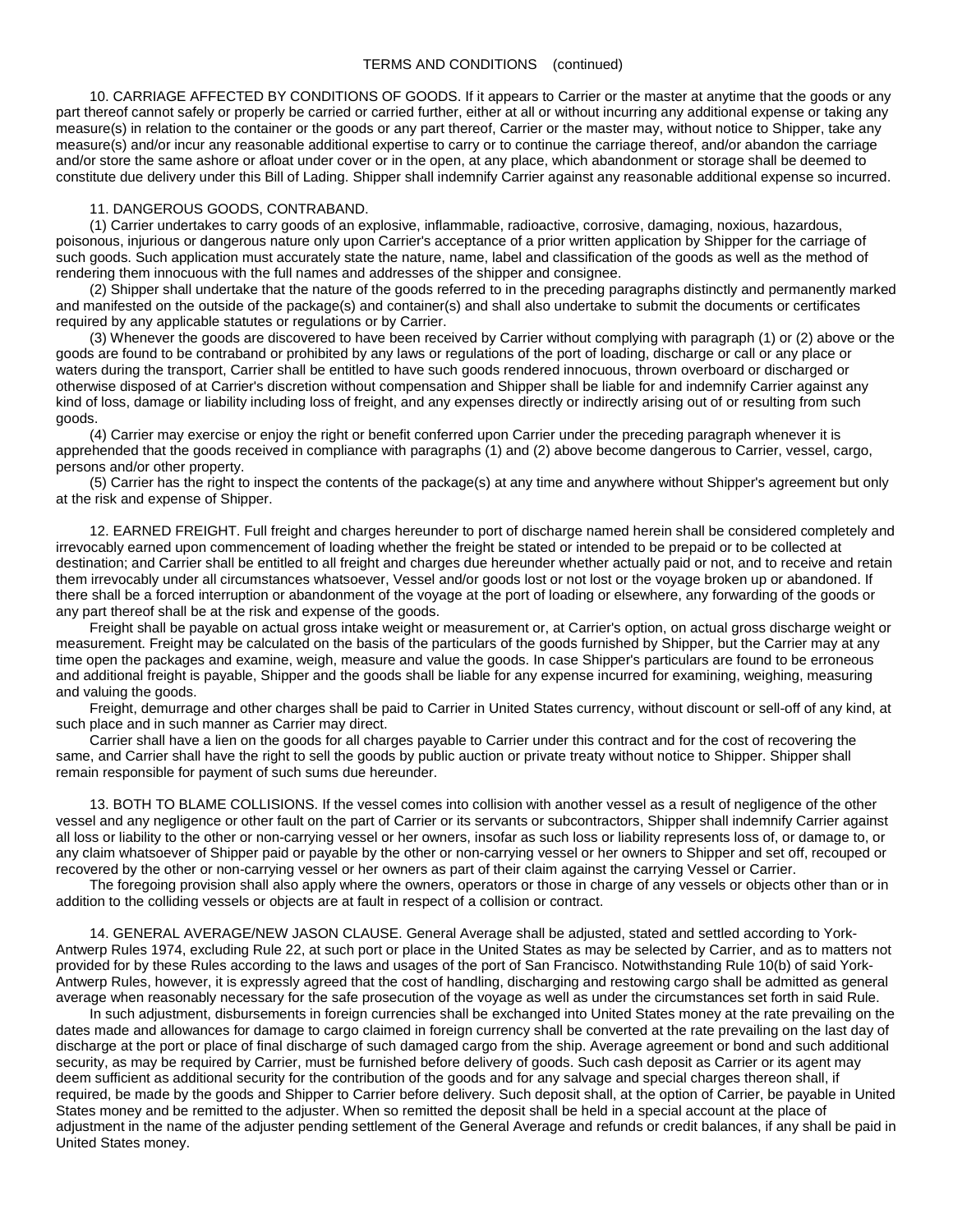# TERMS AND CONDITIONS (continued)

In the event of accident, danger, damage, or disaster, before or after commencement of the voyage, resulting from any cause whatsoever, whether due to negligence or not, for which or for the consequence of which Carrier is not responsible by statute, contract or otherwise, the goods and Shipper shall contribute with Carrier in general average to the payment of any sacrifices, losses or expenses of a general average nature that may be made or incurred, and shall pay salvage and special charges incurred in respect of the goods. If a salvaging ship is owned or operated by Carrier, salvage shall be paid for as fully and in the same manner as if such salvage ship or ships belonged to strangers.

15. STRIKE CLAUSE. If an actual or threatened labor disturbance of any kind, including strikes, lockouts, stoppages and restraints of labor from any cause whatsoever, will in the opinion of the master or Carrier prevent or delay the Vessel in reaching the loading berth, prevent or delay loading of cargo, prevent or delay departure of the Vessel from the loading port, or result in damage to the Vessel or her cargo or in injury to the Vessel's crew, Carrier shall have the option at any time to wait at or off the loading berth until the master or Carrier determines it is safe for the Vessel to enter, to cancel carriage of the goods pursuant to this Bill of Lading, to depart the loading berth with whatever goods have been loaded aboard the Vessel, or with Shipper's consent to load the goods at Shipper's expense at an alternative port. If an actual or threatened labor disturbance of any kind including strikes, lockouts, stoppages and restraints of labor from any cause whatsoever, will in the opinion of the master or Carrier prevent or delay the Vessel in reaching the unloading berth, prevent or delay unloading of cargo, prevent or delay departure of the Vessel from the unloading port, or result in damage to the Vessel or her cargo or in injury to the Vessel's crew, Carrier shall have the option at any time to wait at or off the unloading berth until termination of said disturbance or to discharge the goods or a portion thereof at an alternative port, the next scheduled port of call or the loading port which discharge shall constitute complete delivery under this Bill of Lading.

16. ICE CLAUSE. If ice or the threat thereof will in the opinion of the master or Carrier prevent or delay the Vessel in reaching the loading berth, prevent or delay loading of cargo, prevent or delay departure of the Vessel from the loading port, or result in damage to the Vessel or her cargo or in injury to the Vessel's crew, Carrier shall have the option at any time to wait at or off the loading port until the master or Carrier determines it is safe for the Vessel to enter, to cancel carriage of the goods pursuant to this Bill of Lading, to depart the loading port with whatever goods have been loaded aboard the Vessel, or with Shipper's consent to load the goods at Shipper's expense at an alternative port. If ice or the threat thereof will in the opinion of the master or Carrier prevent or delay the Vessel in reaching the unloading berth, prevent or delay unloading of cargo, prevent or delay departure of the Vessel from the unloading port, or result in damage to the vessel or her cargo or in injury to the Vessel's crew, Carrier shall have the option at any time to wait at or off the unloading berth until termination of said ice condition or to discharge the goods or a portion thereof at an alternative port, the next scheduled port of call, or the port of loading which discharge shall constitute complete delivery under this Bill of Lading.

17. NUCLEAR CLAUSE. Notwithstanding any provision whether written or printed contained in this Bill of Lading, it is agreed that nuclear fuels or radioactive waste or products are specifically excluded from the cargo permitted to be loaded or carried under this Bill of Lading. This exclusion does not apply to radio isotopes used or intended to be used for any industrial, commercial, agricultural, medical or scientific purposes, provided Carrier's prior approval has been obtained to the loading thereof.

18. EXCEPTIONS CLAUSE. Carrier shall not be liable for any loss, damage, delay or failure in performance hereunder arising or resulting from the happening and/or threat and/or aftereffects of one or more of the following: act of God, act of war, force majeure, quarantine restrictions, embargo, acts of public enemies, pirates or assailing thieves, arrest or restraint of princes, rulers or people, seizure under legal process, act or omission of Shipper, his agent or representative, strikes or lockouts or stoppage or restraint of labor from whatever cause, partial or general riots or civil commotions, act, neglect, or default of the master, pilots, mariners or other servants of Carrier in the navigation or management of the Vessel; barratry; ice, fire unless caused by the actual fault or privity of the Carrier; explosion, collision, stranding, perils, dangers and accidents of the sea or other navigable waters; wastage in bulk or weight or any other loss or damage arising from inherent defect, quality or vice of the goods; insufficiency of packing; insufficiency or inadequacy of marks; bursting of boilers, breakage of shafts or any latent defect in hull, equipment machinery, hawsers or lines, unseaworthiness unless caused by want of due diligence on the part of Carrier to make the Vessel seaworthy or to have her properly manned, equipped and supplied, saving or attempting to save life or property at sea or any deviation in rendering such service; loss of or material damage to the Vessel; any other similar or dissimilar cause beyond the control of Carrier.

#### NOT APPLICABLE

19.

20. VALUATION. Carrier shall not be liable in any event for any loss, damage, misdelivery or delay with respect to the goods in an amount exceeding \$500.00 lawful money of the United States per package, or in the case of goods not shipped in packages, per customary freight unit, unless the nature of the goods and a valuation thereof higher than \$500.00 is declared in writing by Shipper on delivery of the goods to Carrier and inserted in the Bill of Lading and extra freight is paid thereon as required by the applicable tariff to obtain the benefit of such higher valuation, in which even Shipper agrees that the value of the goods shall not exceed such declared value, and any partial loss or damage shall be adjusted pro rata on the basis thereof. It is understood that the word "package" includes any piece, shipping unit, machine or article of any description, whether or not enclosed or boxed in whole or in part, except goods shipped in bulk. In the case of goods carried in container, vans or trailers, the word "package" shall mean the container, van or trailer. Carrier shall in no event be responsible for indirect or consequential damages, including without limitation extra expense, loss of profits, loss of use of property, delay or damages, consequential upon loss of use, whether resulting from negligence, breach of this contract or otherwise by Carrier, and even if the possibility of such damages was foreseeable by Carrier, or Shipper had advised Carrier of the possibility of such damages. Carrier shall have the option of replacing any lost goods and replacing or reconditioning any damaged goods. No oral declaration or agreement shall be evidence of a value different from that provided herein.